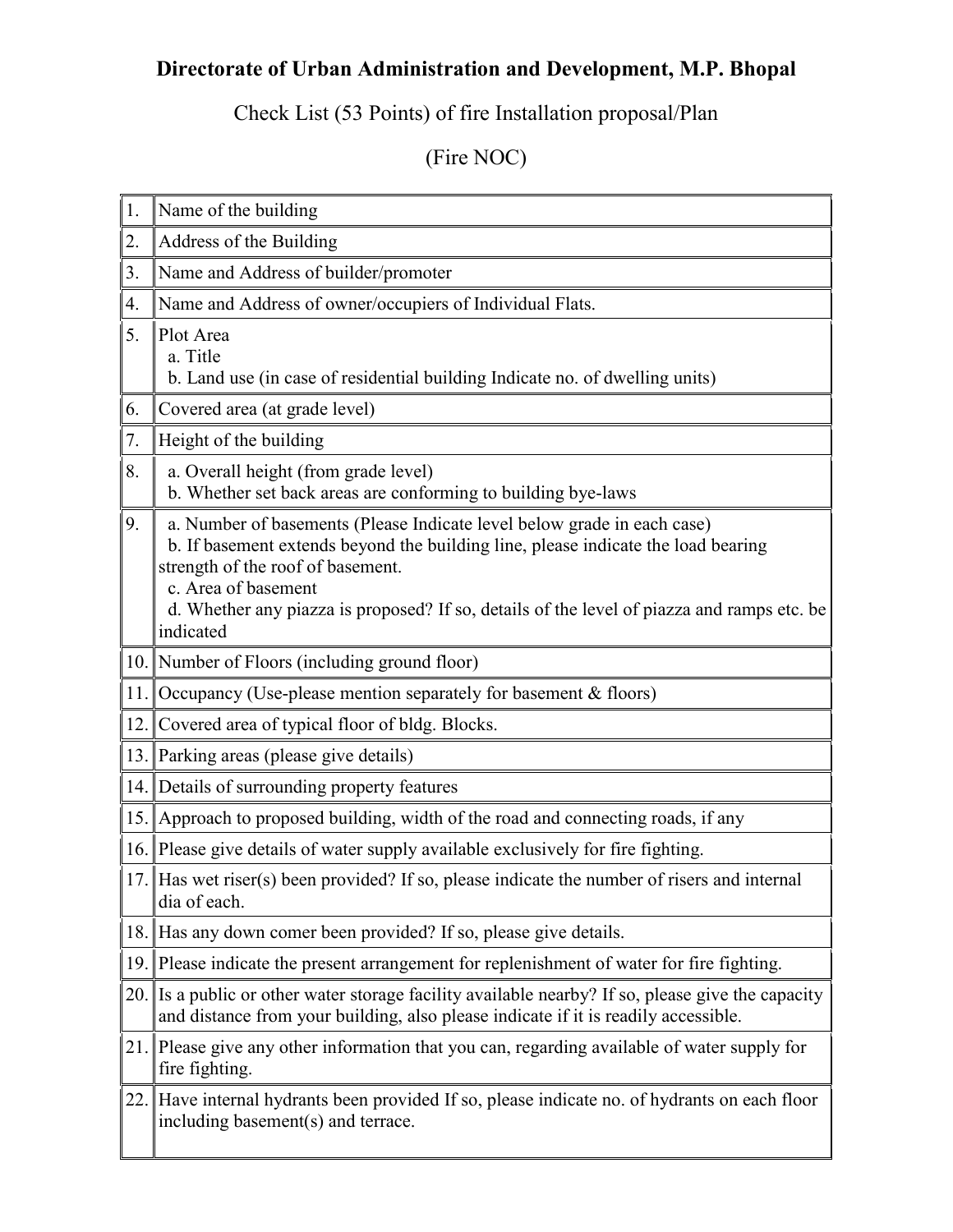- 23. Have first add-hose reels been provided? If so, please indicate:
	- a. No. of hose reels on each floor including basement(s)
		- b. Bore and length of hose-reel tubing on each reel.
		- c. Size (bore) and type of nozzle fitted to each hose reel.
		- d. Is the hose reel connected directly to the riser or to the hydrant outlet?
- 24. Has fire hose been provided near each hydrant? If so, please indicate
	- a. The type of hoses
	- b. The size (bore) of hoses.
	- c. The length of each hose
	- d. Total number of hoses provided near each hydrant.
- 25. Have branch pipes been provided? If so, please Indicate
	- a. The type of branch pipes
	- b. Size of nozzle fitted to each branch
- 26. a. If the basement is used for car parking or storage, has it been sprinkled? b. Whether any cubicals proposed in the basement? If so, the area of each cubical be indicated?

c. Whether segregation/compartmentation of the basement has been provided? If so, please indicate

- 27. Is the building equipped with automatic fire detection and alarm system? If so, please indicate:
	- a. The type of detectors used
	- b. The standard to which the detectors confirm
	- c. The code to which the installation confirms.
- 28. Have manual call boxes been installed in the building for raising an alarm in the event of an outbreak of fire? If so, please give details
- 29. Has public address system been provided between the various floors and the fire control room in entrance lobby?
- 30. Has an intercom system been provided between the various floors and the fire control room in entrance of the building?
- 31. Has a fire control room be provided in the entrance lobby of the building?
- 32. How many staircases have been provided in the building? Please indicate in each case: a. Width of the stairway
	- b. Width of the treads
	- c. Height of the rigors
	- d. if the treads are of the non-slip type.
- 33. What is the average occupant load per floor?
- 34. How many lifts have been installed in the building? Please indicate in each case.
	- a. The floors between which the lift runs.
	- b. The type of doors fitted to the lift car and at each landing
	- c. Fire resistance rating of lift car and landing doors, if known.
	- d. Floor area of the lift car.
	- e. Loading capacity of the lift car.
	- f. Has communication system been installed in the lift for car?
	- g. Has a Fireman's switch been installed in the lift for grounding it in the event of fire?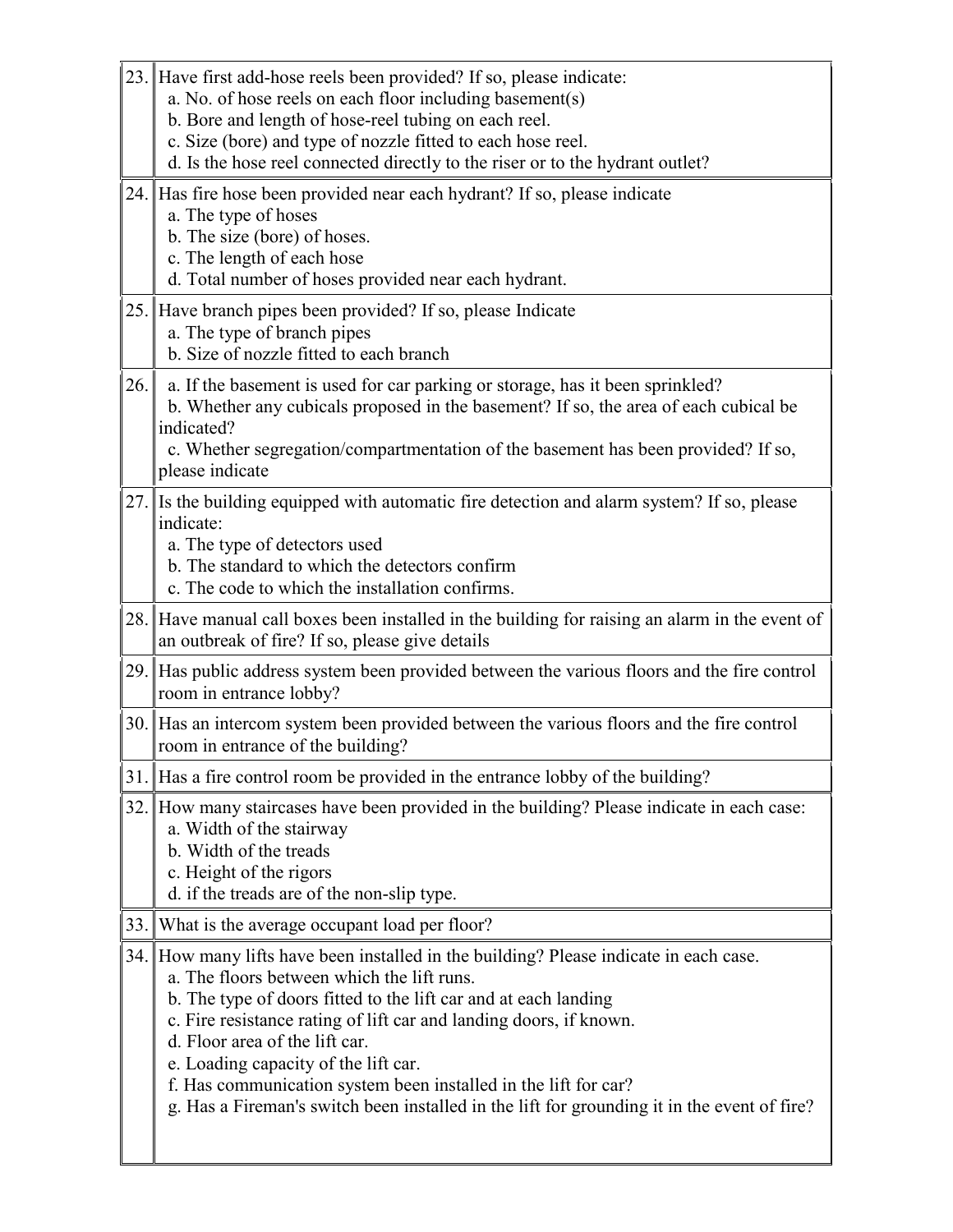- 35. Have any stationary fire pump(s) been installed for pressurizing the wet riser? If so, please indicate
	- a. The number of pumps
	- b. The size of suction and delivery connection of each pump
	- c. The output of each pump.
	- d. The maximum head against which the pump can operate at the output mentioned at (c)
	- e. Is the pump automatic in action?
- 36. Has a standby source of power supply been provided? Lift is through a generator, please indicate
	- a. the capacity (output)

b. the functions that can be maintained simultaneously by the use of generator, such as operating lift(s) fire pumps emergency lighting etc.

c. Is the generator automatic in action or has to be started manually?

- 37. Has any yard hydrant been provided from the building's fire pump?
- 38. Where more than one lifts are installed in a common enclosure have individual lifts been separated by fire resisting walls or 2 hours fire rating?
- 39. Has the lift shaft(s) lift lobby or stairwell been pressurized? If so, give details.
- 40. Have the lift lobbies and staircase been effectively enclosed to prevent fire/smoke entering them from outside at any floor?
- 41. Have all exists and direction of travel to each exit been sign-posted with illuminated signs?
- 42. Has a false ceiling been provided in any portion of the building? If so, please indicate location and also mention if the material used for the false ceiling is combustible or noncombustible.
- 43. Is the building centrally air-conditioned? If so, please indicate
	- a. The material used for construction of duct and its fittings.
		- b. The type of tinning used for ducts, if any

c. The type of lagging used, if any for insulating any portion of the duct, please also indicate how the lagging is secured.

d. If false ceiling is provided, please give information as at 42 above

e. If plonum is used a return air passage has it been protected with fire detectors? Please give details.

f. Has a separate AHU been provided for each floor?

g. Whether automatic shut down of AHU is coupled with detection system?

h. Is the ducting for each floor effectively isolated or is it continuous or more than one floors?

i. Are the fire dampers being provided?

44. Where are the switchgear and transformers located? If inside the building, please indicate.

a. If the switchgear and transformer(s) have been housed in separate compartments, effectively separated from each other and from other portion of the buildings by a four hours fire resistive wall?

b. What precautions have been taken to prevent a possible fire in the transformer(s) from spreading?